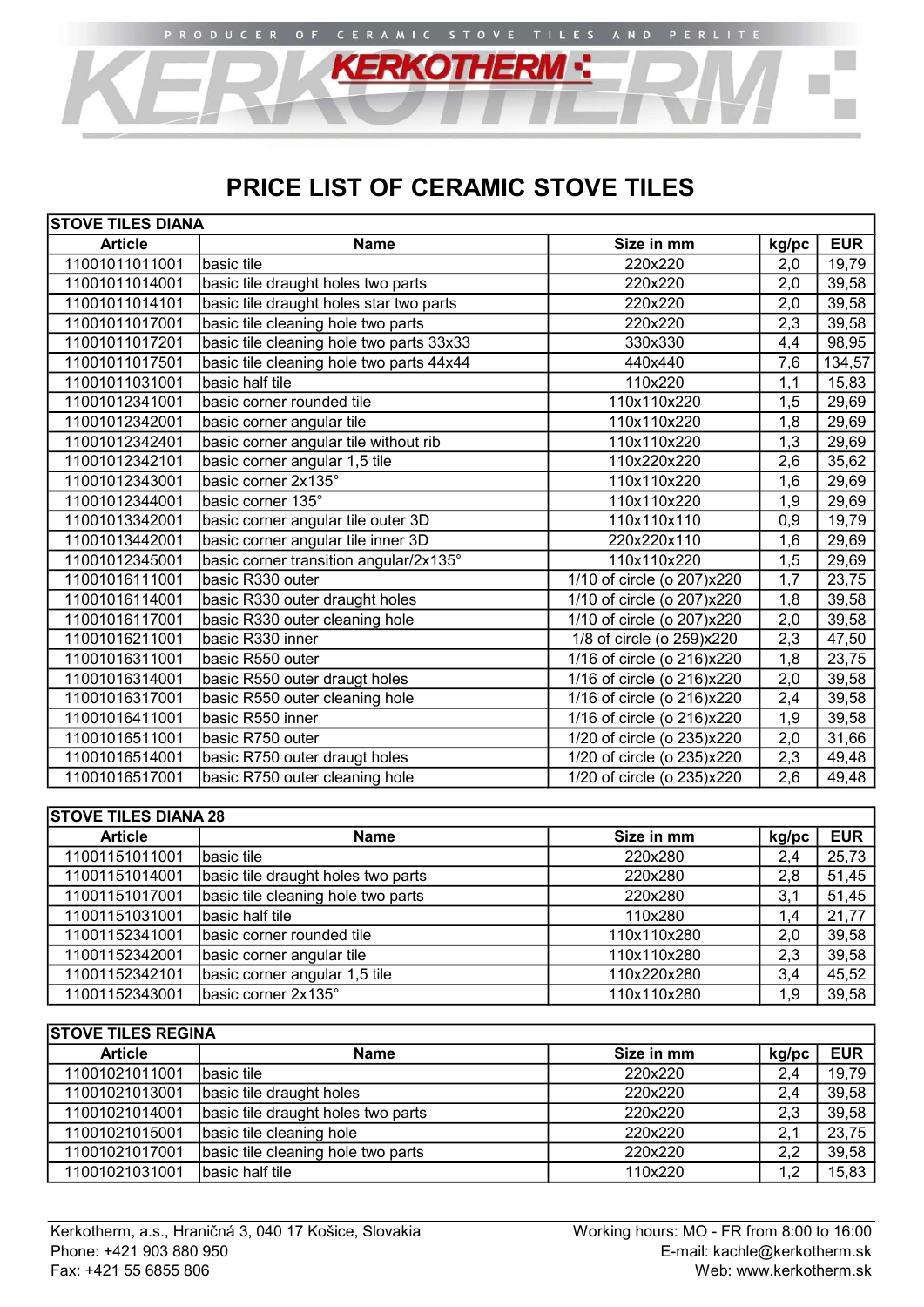| <b>STOVE TILES REGINA</b> |                               |             |       |            |
|---------------------------|-------------------------------|-------------|-------|------------|
| <b>Article</b>            | <b>Name</b>                   | Size in mm  | kg/pc | <b>EUR</b> |
| 11001022341001            | Ibasic corner rounded tile    | 110x110x220 | 2,0   | 29,69      |
| 11001022342001            | basic corner angular tile     | 110x110x220 | .6    | 29,69      |
| 11001022342101            | basic corner angular 1,5 tile | 110x220x220 | 2,8   | 35,62      |
| 11001021051001            | circle for cleaning hole      | Ø135        | 0.6   | 9,90       |

| <b>STOVE TILES KAPLNKA</b> |                                     |             |       |            |
|----------------------------|-------------------------------------|-------------|-------|------------|
| <b>Article</b>             | <b>Name</b>                         | Size in mm  | kg/pc | <b>EUR</b> |
| 11001031011001             | basic tile                          | 220x220     | 2,4   | 19,79      |
| 11001031012101             | basic tile motif chestnut           | 220x220     | 2,4   | 39,58      |
| 11001031012201             | basic tile motif acorn              | 220x220     | 2,4   | 39,58      |
| 11001031012301             | basic tile motif lime               | 220x220     | 2,4   | 39,58      |
| 11001031013001             | basic tile draught holes            | 220x220     | 2,1   | 39,58      |
| 11001031013101             | basic tile draught holes flower     | 220x220     | 2,1   | 39,58      |
| 11001031014001             | basic tile draught holes two parts  | 220x220     | 2,1   | 39,58      |
| 11001031015001             | basic tile cleaning hole            | 220x220     | 2,1   | 23,75      |
| 11001031017001             | basic tile cleaning hole two parts  | 220x220     | 2,2   | 39,58      |
| 11001031031001             | basic half tile                     | 110x220     | 1,3   | 15,83      |
| 11001032341001             | basic corner rounded tile           | 110x110x220 | 2,1   | 29,69      |
| 11001032342001             | basic corner angular tile           | 110x110x220 | 2,1   | 29,69      |
| 11001032342201             | basic corner angular 1,5 tile right | 110x220x220 | 2,8   | 35,62      |
| 11001032342301             | basic corner angular 1,5 tile left  | 110x220x220 | 2,8   | 35,62      |
| 11001031051001             | circle for cleaning hole            | Ø135        | 0,5   | 9,90       |

| <b>STOVE TILES MIMA</b> |                                    |             |       |            |
|-------------------------|------------------------------------|-------------|-------|------------|
| <b>Article</b>          | <b>Name</b>                        | Size in mm  | kg/pc | <b>EUR</b> |
| 11001041011001          | basic tile                         | 220x220     | 2,4   | 19,79      |
| 11001041013001          | basic tile draught holes           | 220x220     | 2,1   | 39,58      |
| 11001041014001          | basic tile draught holes two parts | 220x220     | 2,0   | 39,58      |
| 11001041015001          | basic tile cleaning hole           | 220x220     | 2,1   | 23,75      |
| 11001041017001          | basic tile cleaning hole two parts | 220x220     | 2,2   | 39,58      |
| 11001041031001          | basic half tile                    | 110x220     | 1,3   | 15,83      |
| 11001042341001          | basic corner rounded tile          | 110x110x220 | 1,8   | 29,69      |
| 11001042342001          | basic corner angular tile          | 110x110x220 | 2,0   | 29,69      |
| 11001042342101          | basic corner angular 1,5 tile      | 110x220x220 | 2,8   | 35,62      |
| 11001042343001          | basic corner 2x135°                | 110x110x220 | 2,1   | 29,69      |

| <b>STOVE TILES MIMA 28</b> |                                    |             |       |            |
|----------------------------|------------------------------------|-------------|-------|------------|
| <b>Article</b>             | <b>Name</b>                        | Size in mm  | kg/pc | <b>EUR</b> |
| 11001051011001             | Ibasic tile                        | 220x280     | 2,8   | 25,73      |
| 11001051013001             | basic tile draught holes           | 220x280     | 2,4   | 51,45      |
| 11001051014001             | basic tile draught holes two parts | 220x280     | 2,3   | 51,45      |
| 11001051017001             | basic tile cleaning hole two parts | 220x280     | 2,5   | 51,45      |
| 11001051031001             | Ibasic half tile                   | 110x280     | 1,4   | 21,77      |
| 11001052341001             | basic corner rounded tile          | 110x110x280 | 2,0   | 39,58      |
| 11001052342001             | basic corner angular tile          | 110x110x280 | 2,4   | 39,58      |
| 11001052342101             | basic corner angular 1,5 tile      | 110x220x280 | 3,5   | 45,52      |
| 11001052343001             | basic corner 2x135°                | 110x110x280 | 2,6   | 39,58      |

| <b>STOVE TILES LÝDIA</b> |                                    |             |       |            |
|--------------------------|------------------------------------|-------------|-------|------------|
| <b>Article</b>           | <b>Name</b>                        | Size in mm  | kg/pc | <b>EUR</b> |
| 11001061011001           | Ibasic tile                        | 220x220     | 2,0   | 19,79      |
| 11001061013001           | basic tile draught holes           | 220x220     | 1,8   | 39,58      |
| 11001061014001           | basic tile draught holes two parts | 220x220     | 1.4   | 39,58      |
| 11001061031001           | basic tile cleaning hole two parts | 220x220     |       | 39,58      |
| 11001061017001           | Ibasic half tile                   | 110x220     | 1.9   | 15,83      |
| 11001062341001           | Ibasic corner rounded tile         | 110x110x220 | 1.9   | 29,69      |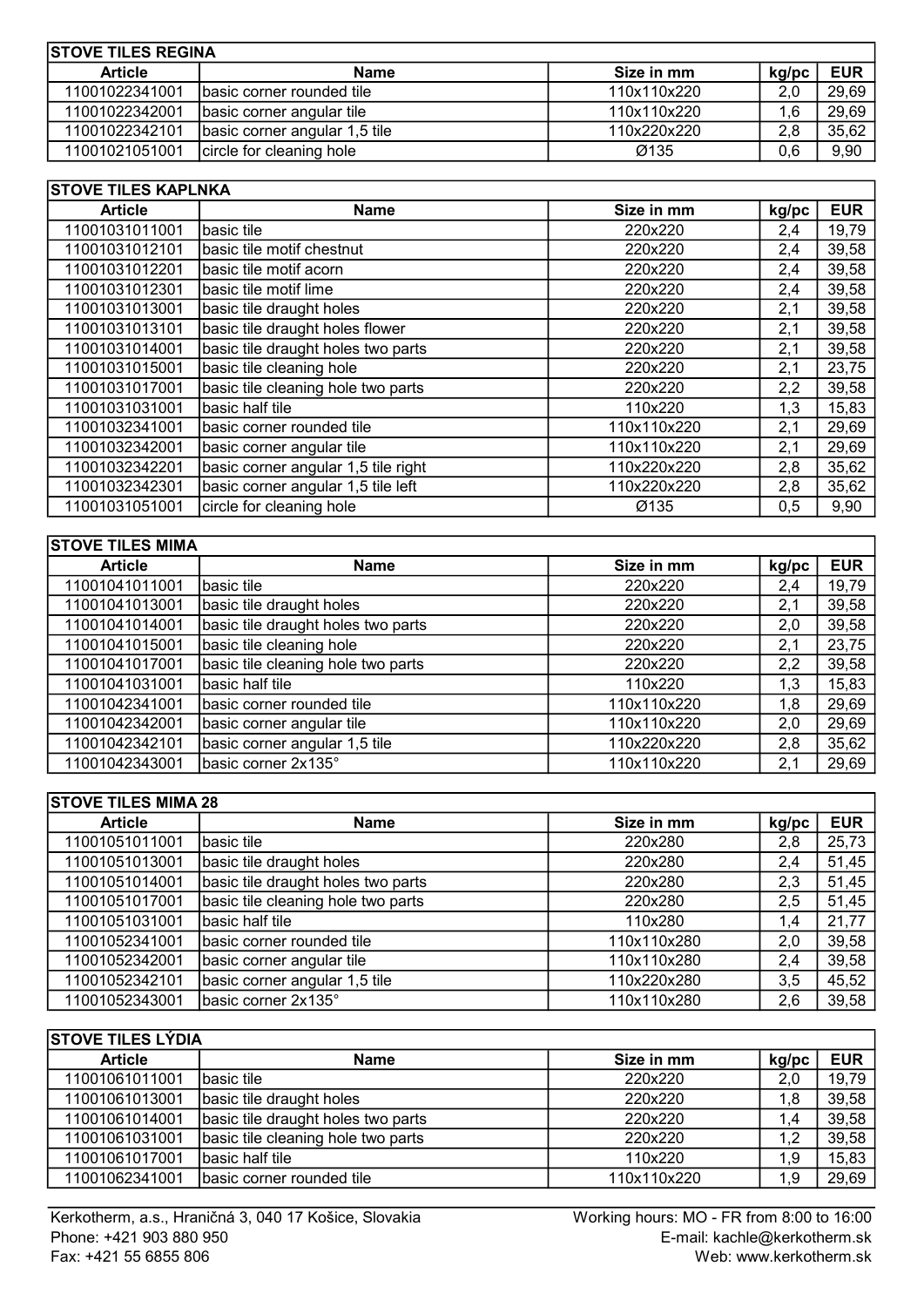| <b>ISTOVE TILES LYDIA</b> |                               |             |        |            |
|---------------------------|-------------------------------|-------------|--------|------------|
| <b>Article</b>            | Name                          | Size in mm  | kg/pc  | <b>EUR</b> |
| 11001062342001            | basic corner angular tile     | 110x110x220 |        | 29,69      |
| 11001062342101            | basic corner angular 1,5 tile | 110x220x220 |        | 35.62      |
| 11001062343001            | <b>Ibasic corner 2x135°</b>   | 110x110x220 | $\cap$ | 29,69      |

### STOVE TILES RAMČEK Article **Name** Name Size in mm kg/pc EUR **Article 11001071011001** basic tile **Name 11001071011001** basic tile<br>
11001071011001 basic tile **220x220** 2,2 19,79<br>
220x220 2,2 39,58 11001071012101 basic tile motif caisoon 220x220 220x220 2,2 39,58 11001071012201 basic tile motif drinker 220x220 20x220 2,2 39,58<br>11001071012301 basic tile motif grapes 220x220 20x220 2,2 39.58 basic tile motif grapes 11001071013001 basic tile draught holes 220x220 20x220 39,58 11001071014001 basic tile draught holes two parts 10001071014001 basic tile draught holes two parts 11001071015001 basic tile cleaning hole 220x220 220x220 23,75 11001071017001 basic tile cleaning hole two parts 220x220 220x220 2,2 39,58 11001071031001 basic half tile 110x220 110x220 1,3 15,83 11001072341001 basic corner rounded tile 110x110x220 2,1 29,69<br>11001072342001 basic corner angular tile 110x110x220 2,5 29,69 basic corner angular tile 110x110x220 2,5 29,69 11001072342101 basic corner angular 1,5 tile 110x220x220 1 2,7 35,62

| <b>STOVE TILES VENČEK</b> |                                    |             |       |            |
|---------------------------|------------------------------------|-------------|-------|------------|
| <b>Article</b>            | <b>Name</b>                        | Size in mm  | kg/pc | <b>EUR</b> |
| 11001081011001            | Ibasic tile                        | 220x220     | 2,2   | 19,79      |
| 11001081013001            | basic tile draught holes           | 220x220     | 1.8   | 39,58      |
| 11001081014001            | basic tile draught holes two parts | 220x220     | 1,9   | 39,58      |
| 11001081017001            | basic tile cleaning hole two parts | 220x220     | 2,1   | 39,58      |
| 11001081031001            | İbasic half tile                   | 110x220     | 1.2   | 15,83      |
| 11001082342001            | basic corner angular tile          | 110x110x220 | 2,0   | 29,69      |
| 11001082342101            | basic corner angular 1,5 tile      | 110x220x220 | 2,7   | 35,62      |

| <b>KACHLE MONIKA</b> |                                    |             |       |            |
|----------------------|------------------------------------|-------------|-------|------------|
| <b>Artikel</b>       | Názov                              | Rozmer v mm | kg/ks | <b>EUR</b> |
| 11001091011001       | Ibasic tile                        | 220x220     | 2,2   | 19,79      |
| 11001091014001       | basic tile draught holes two parts | 220x220     | 2,0   | 39,58      |
| 11001091017001       | basic tile cleaning hole two parts | 220x220     | 2,1   | 39,58      |
| 11001091031001       | Ibasic half tile                   | 110x220     |       | 15,83      |
| 11001091041001       | basic corner rounded tile          | 110x110x220 | 1.6   | 29,69      |
| 11001091042001       | basic corner angular tile          | 110x110x220 | 1,8   | 29,69      |
| 11001091042101       | basic corner angular 1,5 tile      | 110x220x220 | 2,7   | 35,62      |

| <b>STOVE TILES HUBERT</b> |                               |            |       |            |
|---------------------------|-------------------------------|------------|-------|------------|
| <b>Article</b>            | <b>Name</b>                   | Size in mm | kg/pc | <b>EUR</b> |
| 11001171011001            | basic tile                    | 220x220    | 1,9   | 25,73      |
| 11001171012101            | Ibasic tile motif fallow deer | 220x220    | 1,8   | 59,37      |
| 11001171012201            | basic tile motif boar         | 220x220    | 1,5   | 59,37      |
| 11001171012301            | basic tile motif deer         | 220x220    | 1,7   | 59,37      |
| 11001171012401            | basic tile motif chamois      | 220x220    | 1,7   | 59,37      |
| 11001171012501            | basic tile motif bear         | 220x220    | 1,8   | 59,37      |
| 11001171012601            | basic tile motif muflon       | 220x220    | 2,0   | 59,37      |
| 11001171012701            | basic tile motif roe deer     | 220x220    | 1,7   | 59,37      |
| 11001171012801            | basic tile motif grouse       | 220x220    | 1,6   | 59,37      |

| <b>ISTOVE TILES GRANDE</b> |                                  |            |       |            |  |
|----------------------------|----------------------------------|------------|-------|------------|--|
| <b>Article</b>             | <b>Name</b>                      | Size in mm | kg/pc | <b>EUR</b> |  |
| 11001101011001             | Ibasic tile                      | 220x570    | 5.    | 83.12      |  |
| 11001101011201             | Ibasic tile without rib          | 220x570    | 5.    | 83.12      |  |
| 11001102342101             | basic tile without rib side long | 220x570    | 5.    | 102.911    |  |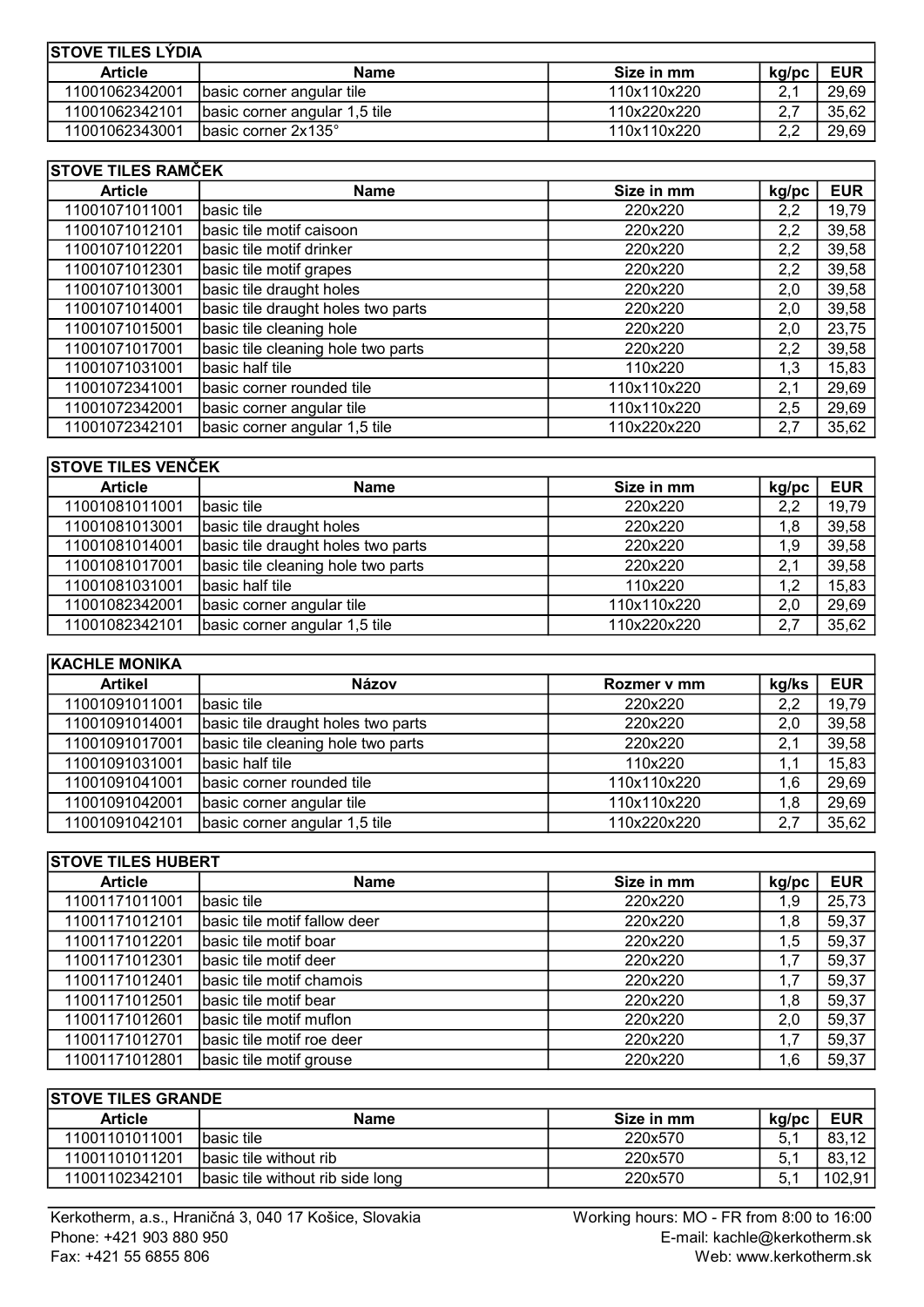| <b>STOVE TILES GRANDE</b> |                                             |             |       |            |
|---------------------------|---------------------------------------------|-------------|-------|------------|
| <b>Article</b>            | <b>Name</b>                                 | Size in mm  | kg/pc | <b>EUR</b> |
| 11001102342201            | basic tile without rib side short           | 220x570     | 5.1   | 83,12      |
| 11001102342301            | basic corner angular tile without rib right | 220x570     | 5.1   | 102.91     |
| 11001102342401            | basic corner angular tile without rib left  | 220x570     | 5.1   | 102,91     |
| 11001102342001            | basic corner angular tile                   | 110x110x570 | 4.9   | 124,68     |
|                           |                                             |             |       |            |

|                | <b>STOVE TILES BAMBUS</b>       |            |       |            |  |  |
|----------------|---------------------------------|------------|-------|------------|--|--|
| <b>Article</b> | <b>Name</b>                     | Size in mm | kg/pc | <b>EUR</b> |  |  |
| 11001111011001 | Ibasic tile                     | 570x220    | 4.1   | 63,33      |  |  |
| 11001111011101 | basic tile finishing            | 570x220    | 5,0   | 102,91     |  |  |
| 11001112342201 | basic corner angular tile right | 570x220    | 4.    | 83,12      |  |  |
| 11001112342301 | basic corner angular tile left  | 570x220    | -4.7  | 83,12      |  |  |

| <b>STOVE TILES MAX</b> |                    |             |       |            |  |
|------------------------|--------------------|-------------|-------|------------|--|
| <b>Article</b>         | <b>Name</b>        | Size in mm  | kg/pc | <b>EUR</b> |  |
| 11001121011001         | Ibasic tile        | 570x440x110 | 13.0  | 237,48     |  |
| 11001121011101         | Ibasic tile square | 440x440x110 | 10.   | 197,901    |  |

| <b>STOVE TILES ATLANTIK</b> |                             |            |       |            |  |
|-----------------------------|-----------------------------|------------|-------|------------|--|
| <b>Article</b>              | <b>Name</b>                 | Size in mm | kg/pc | <b>EUR</b> |  |
| 11001131011001              | basic tile                  | 570x220    | 5,0   | 63,33      |  |
| 11001131011201              | basic tile side long top    | 570x220    | 5,1   | 102,91     |  |
| 11001131011101              | basic tile side long bottom | 570x220    | 5,1   | 102,91     |  |
| 11001132342201              | basic tile side short right | 570x220    | 4,9   | 83,12      |  |
| 11001132342301              | basic tile side short left  | 570x220    | 4,9   | 83,12      |  |
| 11001132342401              | basic corner top right      | 570x220    | 5,2   | 102,91     |  |
| 11001132342501              | basic corner top left       | 570x220    | 5,2   | 102,91     |  |
| 11001132342601              | basic corner bottom right   | 570x220    | 5,2   | 102,91     |  |
| 11001132342701              | basic corner bottom left    | 570x220    | 5,2   | 102,91     |  |

| <b>STOVE TILES LAMELA</b> |                                 |            |       |            |
|---------------------------|---------------------------------|------------|-------|------------|
| <b>Article</b>            | <b>Name</b>                     | Size in mm | kg/pc | <b>EUR</b> |
| 11001141011001            | Ibasic tile                     | 570x220    | 4,5   | 63,33      |
| 11001141011101            | basic tile finishing            | 570x220    | 4,9   | 102,91     |
| 11001142342201            | basic corner angular tile right | 570x220    | 4,5   | 83,12      |
| 11001142342301            | basic corner angular tile left  | 570x220    | 4.5   | 83,12      |

| <b>STOVE TILES QUATRO</b> |                    |            |       |              |  |
|---------------------------|--------------------|------------|-------|--------------|--|
| <b>Article</b>            | <b>Name</b>        | Size in mm | kg/pc | <b>EUR</b>   |  |
| 11001161011001            | Ibasic tile        | 570x440x60 | 10.   | .691<br>. 21 |  |
| 11001161011101            | Ibasic tile square | 440x440x60 |       | 78 11 1      |  |

| <b>BOARDS CLASSIC</b> |                              |                  |       |            |
|-----------------------|------------------------------|------------------|-------|------------|
| <b>Article</b>        | <b>Name</b>                  | Size in mm       | kg/pc | <b>EUR</b> |
| 11002011011001        | sitting board                | 220x247x58       | 2,5   | 39,58      |
| 11002011021001        | sitting board long           | 260x247x58       | 2,9   | 49,48      |
| 11002012341001        | sitting board corner rounded | 247x247x58       | 2,9   | 59,37      |
| 11002012342001        | sitting board corner angular | 247x247x58       | 3,0   | 59,37      |
| 11002012343001        | sitting board corner 2x135°  | 247x247x58       | 2,5   | 59,37      |
| 11002012344001        | sitting board corner 135°    | (110x110)x300x58 | 1.4   | 39,58      |

| <b>BOARDS MODERN</b> |                              |                      |               |            |
|----------------------|------------------------------|----------------------|---------------|------------|
| <b>Article</b>       | <b>Name</b>                  | Size in mm           | kg/pc         | <b>EUR</b> |
| 11002021011001       | sitting board                | 220x245x50           |               | 35,62      |
| 11002021021001       | sitting board long           | 260x245x50           | າ<br><u>.</u> | 43,54      |
| 11002021011101       | sitting board 2x135°         | (110x220x110)x245x50 | 2,4           | 59,37      |
| 11002022341001       | sitting board corner rounded | 245x245x50           | 1.9           | 49,48      |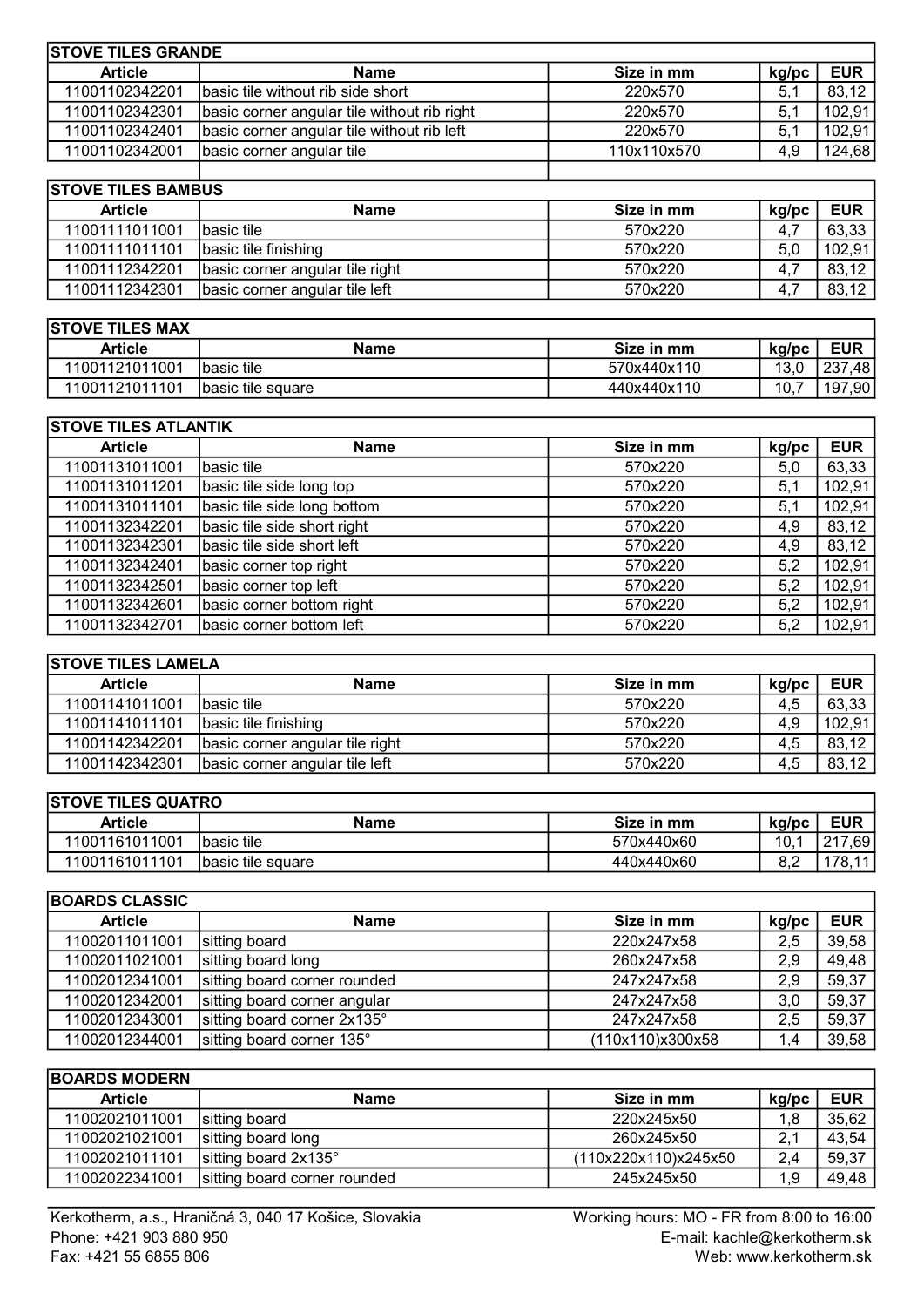| <b>BOARDS MODERN</b> |                              |                               |       |            |
|----------------------|------------------------------|-------------------------------|-------|------------|
| <b>Article</b>       | Name                         | Size in mm                    | kg/pc | <b>EUR</b> |
| 11002022342001       | sitting board corner angular | 245x245x50                    | 2,0   | 49,48      |
| 11002022343001       | sitting board corner 2x135°  | 245x245x50                    | 2     | 49,48      |
| 11002022344001       | sitting board corner 135°    | (110x110)x245x50              | 1,2   | 23,75      |
| 11002026111001       | sitting board R330 outer     | 1/10 of circle (o 207)x245x50 | 1,3   | 39,58      |
| 11002026211001       | sitting board R330 inner     | 1/8 of circle (o 259)x245x50  | 2,8   | 71,24      |
| 11002024111001       | sitting board R330 outer 3D  | 1/10 of circle (o 207)x245x50 | 1.8   | 49,48      |
| 11002026311001       | sitting board R550 outer     | 1/16 of circle (o 216)x245x50 | 1,5   | 39,58      |
| 11002026411001       | sitting board R550 inner     | 1/16 of circle (o 216)x245x50 | 2,0   | 59,37      |
| 11002026511001       | sitting board R750 outer     | 1/20 of circle (o 235)x245x50 | 1.7   | 39,58      |

| <b>BOARDS PRÉMIUM</b> |                              |                  |       |            |
|-----------------------|------------------------------|------------------|-------|------------|
| <b>Article</b>        | <b>Name</b>                  | Size in mm       | kg/pc | <b>EUR</b> |
| 11002031011001        | sitting board                | 220x245x70       | 2,0   | 39,58      |
| 11002031021001        | sitting board long           | 260x245x70       | 2,5   | 49,48      |
| 11002032341001        | sitting board corner rounded | 245x245x70       | 2,5   | 59,37      |
| 11002032342001        | sitting board corner angular | 245x245x70       | 2.6   | 59,37      |
| 11002032343001        | sitting board corner 2x135°  | 245x245x70       | 2,5   | 59,37      |
| 11002032344001        | sitting board corner 135°    | (110x110)x245x70 |       | 39,58      |

| <b>BOARDS MINI</b> |                              |                                 |       |            |
|--------------------|------------------------------|---------------------------------|-------|------------|
| <b>Article</b>     | <b>Name</b>                  | Size in mm                      | kg/pc | <b>EUR</b> |
| 11002041011001     | sitting board                | 220x232,5x25                    | 1,6   | 35,62      |
| 11002041021001     | sitting board long           | 260x232,5x25                    | 1,9   | 43,54      |
| 11002042341001     | sitting board corner rounded | 232,5x232,5x25                  | 1,7   | 49,48      |
| 11002042342001     | sitting board corner angular | 232,5x232,5x25                  | 1,7   | 49,48      |
| 11002042343001     | sitting board corner 2x135°  | 232,5x232,5x25                  | 1,6   | 49,48      |
| 11002042344001     | sitting board corner 135°    | (110x110)x232,5x25              |       | 35,62      |
| 11002046111001     | sitting board R330 outer     | 1/10 of circle (o 207)x232,5x25 | 1,0   | 39,58      |
| 11002046211001     | sitting board R330 inner     | 1/8 of circle (o 259)x232,5x25  | 2,6   | 71,24      |
| 11002046311001     | sitting board R550 outer     | 1/16 of circle (o 216)x232,5x25 | 1,3   | 39,58      |
| 11002046411001     | sitting board R550 inner     | 1/16 of circle (o 216)x232,5x25 | 1,9   | 59,37      |
| 11002046511001     | sitting board R750 outer     | 1/20 of circle (o 235)x232,5x25 | 1,5   | 39,58      |

## **BOARDS TINY**

| <b>BOARDS TINY</b> |                                 |                               |       |            |
|--------------------|---------------------------------|-------------------------------|-------|------------|
| <b>Article</b>     | <b>Name</b>                     | Size in mm                    | kg/pc | <b>EUR</b> |
| 11002051011001     | sitting board                   | 220x220x15                    | 1,4   | 29,69      |
| 11002051021001     | sitting board long              | 260x220x15                    | 1,7   | 35,62      |
| 11002052341001     | sitting board corner rounded    | 220x220x15                    | 1,3   | 29,69      |
| 11002052342001     | sitting board corner angular    | 220x220x15                    | 1,3   | 29,69      |
| 11002052343001     | sitting board corner 2x135°     | 220x220x15                    | 1,3   | 29,69      |
| 11002052344001     | sitting board corner 135°       | (110x110)x220x15              | 0,8   | 29,69      |
| 11002056111001     | sitting board R330 outer        | 1/10 of circle (o 207)x220x15 | 0,9   | 29,69      |
| 11002056211001     | sitting board R330 inner        | 1/8 of circle (o 259)x220x15  | 2,4   | 39,58      |
| 11002056311001     | sitting board R550 outer        | 1/16 of circle (o 216)x220x15 | 1,1   | 29,69      |
| 11002056411001     | sitting board R550 inner        | 1/16 of circle (o 216)x220x15 | 1,8   | 39,58      |
| 11002056511001     | sitting board R750 outer        | 1/20 of circle (o 235)x220x15 | 1,3   | 29,69      |
| 11002051050101     | covering board                  | 220x220x15                    | 1,5   | 15,83      |
| 11002051050701     | covering board long             | 260x220x15                    | 1,7   | 19,79      |
| 11002051050801     | covering half board             | 110x220x15                    | 0,9   | 11,87      |
| 11002051050201     | covering board to SB 135°       | 128x128)x220x15               | 1,0   | 15,83      |
| 11002051050301     | covering board to SB 2x135°     | 269x269x15                    | 2,0   | 19,79      |
| 11002051050401     | covering board to SB R330 outer | Ø220x15                       | 1,0   | 29,69      |
| 11002051050501     | covering board to SB R550 outer | 127x220x15                    | 0,5   | 19,79      |
| 11002051050601     | covering board to SB R750 outer | 165x220x15                    | 0,8   | 19,79      |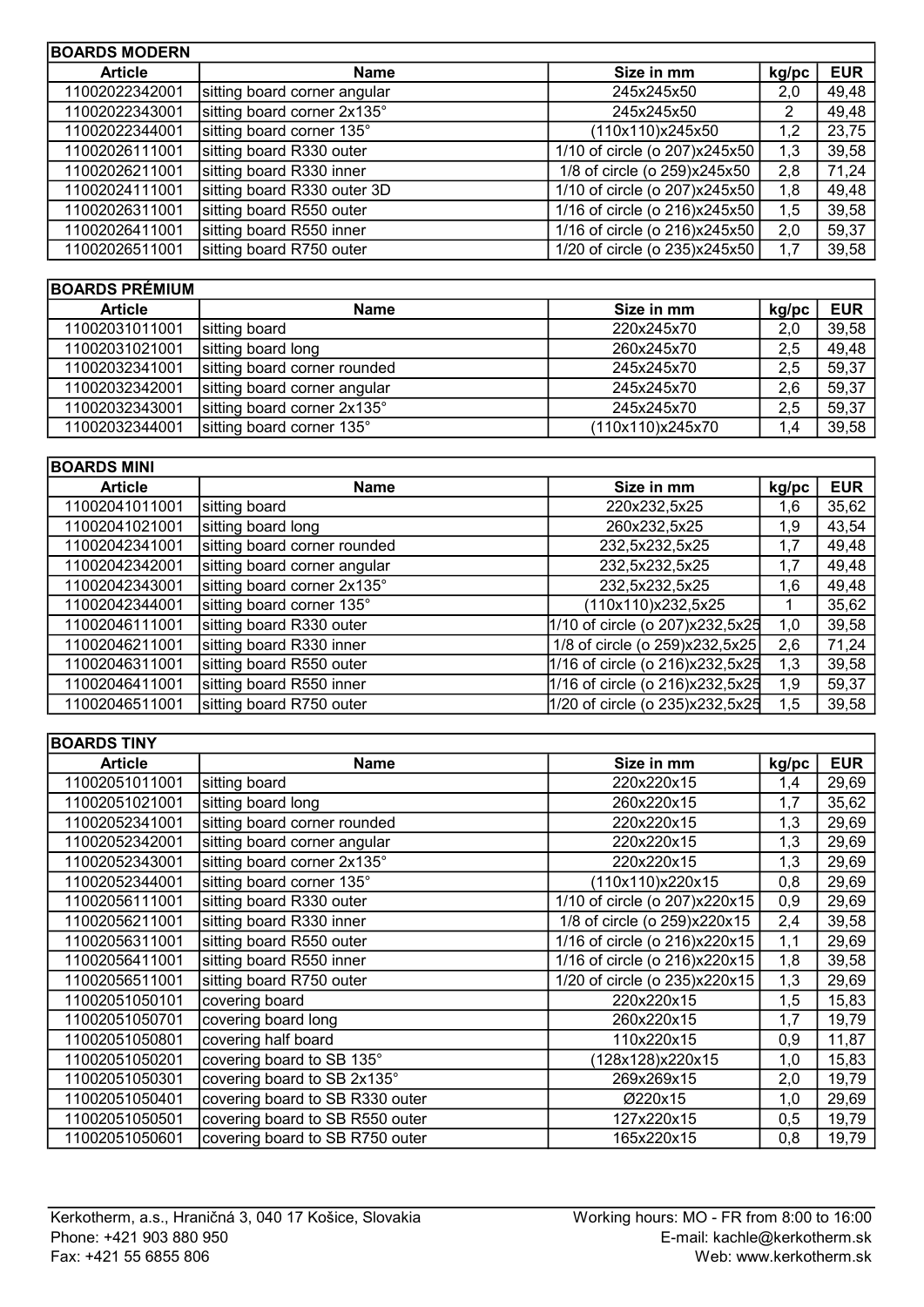| <b>BOARDS CUBO</b> |                              |                               |       |            |
|--------------------|------------------------------|-------------------------------|-------|------------|
| <b>Article</b>     | Name                         | Size in mm                    | kg/pc | <b>EUR</b> |
| 11002061011001     | sitting board                | 220x220x60                    | 1,8   | 35,62      |
| 11002061021001     | sitting board long           | 260x220x60                    | 2,0   | 43,54      |
| 11002062341001     | sitting board corner rounded | 220x220x60                    | 1,9   | 49,48      |
| 11002062342001     | sitting board corner angular | 220x220x60                    | 2     | 49,48      |
| 11002062343001     | sitting board corner 2x135°  | 220x220x60                    | 1,7   | 49,48      |
| 11002062344001     | sitting board corner 135°    | (110x110)x220x60              | 1,1   | 23,75      |
| 11002066111001     | sitting board R330 outer     | 1/10 of circle (o 207)x220x60 | 1,1   | 39,58      |
| 11002066211001     | sitting board R330 inner     | 1/8 of circle (o 259)x220x60  | 2,8   | 71,24      |
| 11002066311001     | sitting board R550 outer     | 1/16 of circle (o 216)x220x60 | 1,4   | 39,58      |
| 11002066411001     | sitting board R550 inner     | 1/16 of circle (o 216)x220x60 | 1,9   | 59,37      |
| 11002066511001     | sitting board R750 outer     | 1/20 of circle (o 235)x220x60 | 1,6   | 39,58      |

## MANTELPIECES CLASSIC

| <b>Article</b> | <b>Name</b>                 | Size in mm | kg/pc | <b>EUR</b> |
|----------------|-----------------------------|------------|-------|------------|
| 11003011011001 | Imantelpiece tile           | 220x58     |       | 23,75      |
| 11003011021001 | mantelpiece tile long       | 260x58     |       | 27,71      |
| 11003011031001 | Imantelpiece half tile      | 110x58     | 0.5   | 11,87      |
| 11003012341001 | Imantelpiece corner rounded | 247x247x58 | 2.0   | 43,54      |
| 11003012342001 | mantelpiece corner angular  | 247x247x58 | 2.    | 43,54      |
| 11003012343001 | mantelpiece corner 2x135°   | 247x247x58 | 1.9   | 43,54      |

| <b>IMANTELPIECES MAGNUM</b> |                                  |                 |       |            |
|-----------------------------|----------------------------------|-----------------|-------|------------|
| <b>Article</b>              | <b>Name</b>                      | Size in mm      | kg/pc | <b>EUR</b> |
| 11003021011001              | Imantelpiece tile                | 220x100x110     | 2,0   | 29,69      |
| 11003021021001              | mantelpiece tile long            | 330x100x110     | 2.2   | 35,62      |
| 11003022341001              | Imantelpiece corner rounded      | 282x282x100x110 | 3.9   | 53,43      |
| 11003022342001              | mantelpiece corner angular       | 282x282x100x110 | 4,0   | 53,43      |
| 11003022343001              | mantelpiece corner 2x135°        | 282x282x100x110 | 3.8   | 53,43      |
| 11003022442001              | mantelpiece corner angular inner | 220x220x100x110 | 3,1   | 53,43      |

| <b>LISTELS ABACUS</b> |                        |                               |       |            |
|-----------------------|------------------------|-------------------------------|-------|------------|
| <b>Article</b>        | <b>Name</b>            | Size in mm                    | kg/pc | <b>EUR</b> |
| 11004011011001        | listel                 | 220x58                        | 0,5   | 19,79      |
| 11004011031001        | listel half            | 110x58                        | 0,3   | 9,90       |
| 11004012341001        | llistel corner rounded | 110x110x58                    | 0,5   | 29,69      |
| 11004012342001        | listel corner angular  | 110x110x58                    | 0,5   | 29,69      |
| 11004012343001        | listel corner 2x135°   | 110x110x58                    | 0,5   | 29,69      |
| 11004016111001        | listel R330 outer      | 1/10 of circle (o 207)x220x58 | 0,5   | 29,69      |
| 11004016211001        | listel R330 inner      | 1/8 of circle (o 259)x220x58  | 0,7   | 29,69      |
| 11004016311001        | listel R550 outer      | 1/16 of circle (o 216)x220x58 | 0,5   | 29,69      |
| 11004016411001        | listel R550 inner      | 1/16 of circle (o 216)x220x58 | 0,5   | 29,69      |
| 11004016511001        | listel R750 outer      | 1/20 of circle (o 235)x220x58 | 0,5   | 29,69      |

| <b>ACCESSORIES</b> |                                     |             |       |            |
|--------------------|-------------------------------------|-------------|-------|------------|
| <b>Article</b>     | <b>Name</b>                         | Size in mm  | kg/pc | <b>EUR</b> |
| 11005011011001     | Ifoot tile                          | 220x160     | 2,2   | 23,75      |
| 11005012312101     | foot tile corner rounded right      | 260x145x160 | 3,0   | 49,48      |
| 11005012312201     | foot tile corner rounded left       | 260x145x160 | 3,0   | 49,48      |
| 11005012313101     | foot tile corner angular right      | 260x145x160 | 3,3   | 39,58      |
| 11005012313201     | foot tile corner angular left       | 260x145x160 | 3,3   | 39,58      |
| 11005012314101     | foot tile corner 2x135° right       | 260x145x160 | 2,8   | 49,48      |
| 11005012314201     | ∣foot tile corner 2x135° left       | 260x145x160 | 2,8   | 49,48      |
| 11005012121101     | fireplace column rounded continuous | 110x110x220 | 1,5   | 39,58      |
| 11005012121201     | fireplace column rounded closing    | 110x110x220 | 1,5   | 39,58      |
| 11005011031001     | crown draught holes                 | 570x285x60  | 5,5   | 114,78     |
| 11005011032101     | crown decorative valdek             | 365x270     | 2,2   | 39,58      |

٦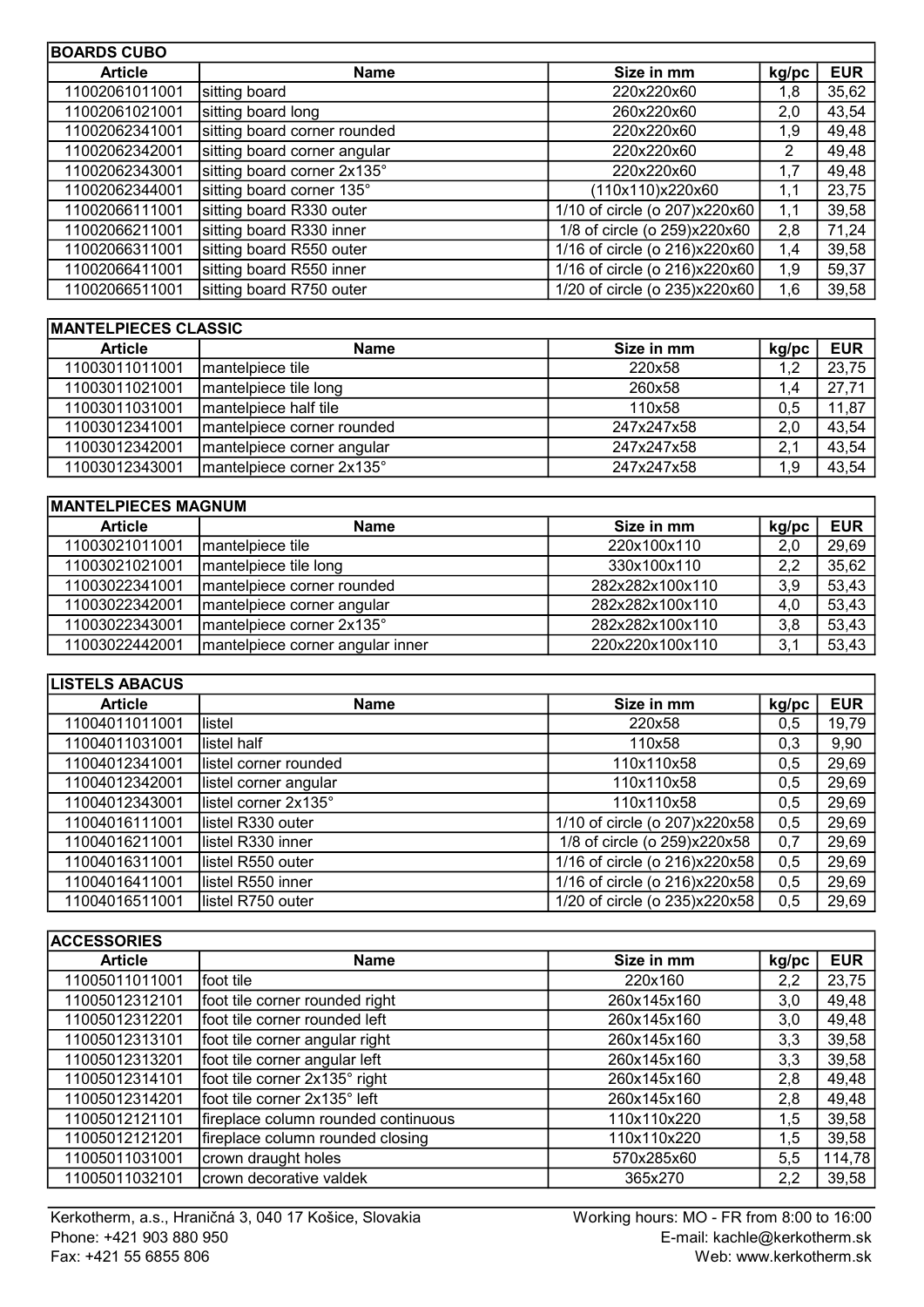| <b>ACCESSORIES</b> |                                               |                       |       |            |
|--------------------|-----------------------------------------------|-----------------------|-------|------------|
| <b>Article</b>     | <b>Name</b>                                   | Size in mm            | kg/pc | <b>EUR</b> |
| 11005011041001     | stove foot                                    | 110x110x110           | 0,6   | 9,90       |
| 11005011041101     | stove foot ball                               | Ø110x80               | 0,3   | 9,90       |
| 11005011051001     | circle for cleaning hole                      | Ø135                  | 0,6   | 9,90       |
| 11005011052101     | circle decorative slimak                      | Ø135                  | 0,8   | 19,79      |
| 11005011061101     | flue angular 400                              | 400x160x160           | 8,0   | 39,58      |
| 11005011061201     | flue angular 600                              | 600x160x160           | 11.0  | 59,37      |
| 11005013131101     | dome to crown draught holes R285              | 1/6 z kr. (o 298)x370 | 5,8   | 71,24      |
| 11005013131201     | dome to crown draught holes continuation R285 | 1/6 z kr. (o 298)x340 | 5,0   | 65,31      |
| 11005011071101     | Iniche rounded corner                         | 445x222x165           | 8,9   | 118,74     |